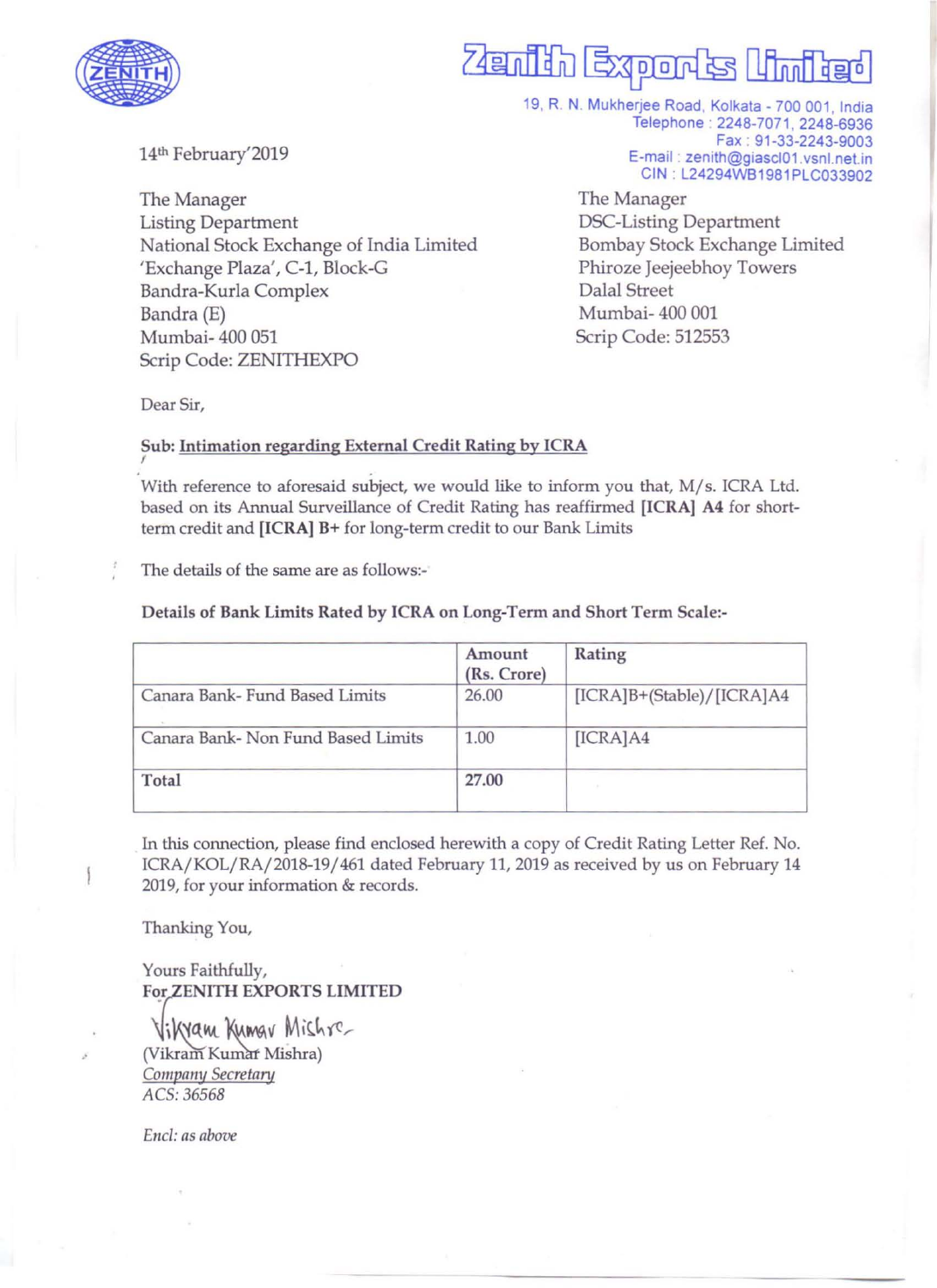

## **ICRA Limited**

#### Ref: ICRA/KOL/RA/2018-19/461

February 11, 2019

Mr. Vikram Kumar Mishra . Company Secretary Zenith Exports Limited 19 R.N. Mukherjee Road Kolkata - 700 001

Dear Sir,

Re: Surveillance of ICRA-assigned Credit Rating for Rs. 27.00 erore Line of Credit of Zenith Exports Limited (instrument details in *Annexure*)

Please refer the Rating Agreement dated January 2, 2014 between ICRA Limited ("ICRA) and your company, whereby, ICRA is required to review the ratings assigned to your company on an annual basis or **as and when the circumstances so warrant.** 

.'Please note that the Rating Committee of ICRA, after due consideration, has assigned the long-term rating of [ICRA]B+ (pronounced ICRA B plus) and reaffirmed the short-term rating for the captioned Line of Credit (LOC) at [ICRA]A4 (pronounced ICRA A four)<sup>†</sup>. The outlook on the long-term rating is Stable.

The aforesaid ratings will be due for surveillance anytime before October 31, 2019.

The ratings as stated above are specific to the terms and conditions of the LOC as indicated to us by you. In case there is any change in the terms and conditions, or the size of the rated LOC, the same must be brought to our notice immediately. Any such change would warrant a rating review, following which there could be a change in the ratings assigned. Notwithstanding the foregoing. any change in the over-all limit of the LOC from that specified in the first paragraph of this letter would constitute an enhancement that would not be covered by or under the said Rating Agreement.

**(eRA reserves the right to review andlor. revise the above rating at any time on the basis of new information or unavailability of information or such other circumstances, which )eRA believes, may have an impact on**  the rating assigned to you.

You are requested to furnish a monthly *'No Default Statement (NDS)'* (in the format enclosed) on the first working day of every month, confirming the timeliness of payment of all obligations against the rated debt programme [interest and principal obligations for fund based as well as obligations under LOCIBG for nonfund based facility]. This is in accordance with requirements prescribed in circular dated June 30, 2017 on 'Monitoring and Review of Ratings by Credit Rating Agencies(CRAs)' issued by the Securities and Exchange Board of India.

Sovan*Lat* Biswas

<sup>+</sup> For complete rating definition please refer to ICRA Website www.icra.in or any of the ICRA Rating Publications

FMC Fortuna, A-10 & 11, 3<sup>et</sup> Floor 234/3A, A.J.C. Bose Road Kolkata 700020

Tel.: +91.33.71501100 CIN: L74999DL1991PLC042749

 $Website : www.icra.in$ **Email : info@icralndia.com**  Helpdesk : +91 .124.2866928

I

**Registered Office : 1105, Kailash Building, 11<sup>n</sup> Floor, 26 Kasturba Gandhi Marg, New Delhi - 110001. Tel. : +91.11.23357940-45<br><b>RATING • RESEARCH • INFORMATION** 25430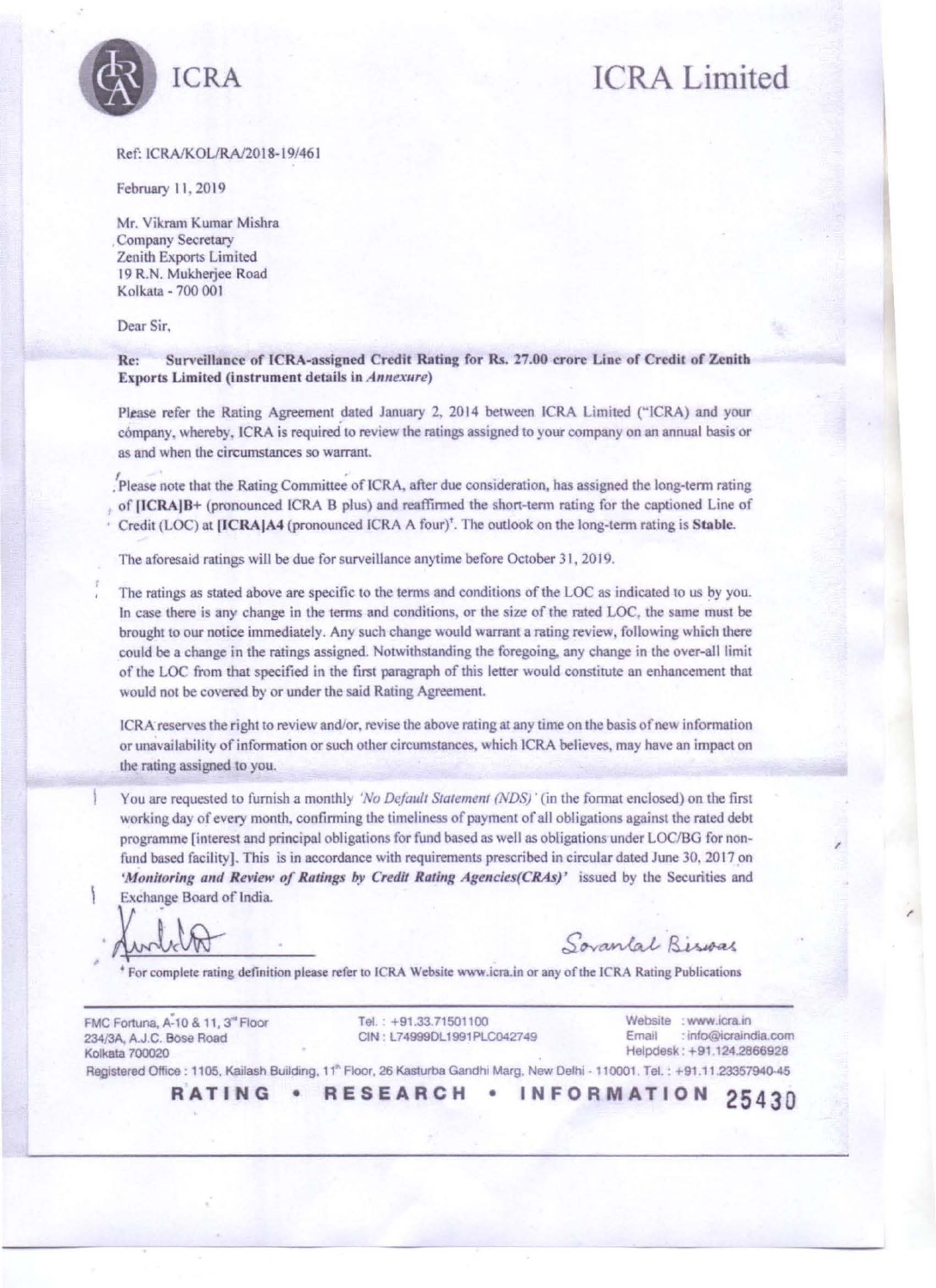

You are also requested to inform us forthwith of any default or delay in the payment of interest and/or principal against the rated debt programme, or any other debt instruments andlor borrowings of your company. Further, you are requested to keep us infonned of any other developments that could have a direct or indirect impact on the debt servicing capability of your company, with such developments including, but not limited to, any proposal for re-schedulement or postponement of repayment against any dues andlor debts of your company with any lender(s) and/or investor(s).

We thank you for your kind co-operation extended during the course of the rating exercise. Please let us know if you need any clarification.

We look forward to further strengthening our existing relationship and assure you of our best services.

With kind regards,

, **Yours sincerely,**  for ICRA Limited

X<br>
Kaushik Das<br>
Vice President<br>
Service President<br>
Service Analyst<br>
Service Analyst<br>
Service Analyst<br>
Service Analyst<br>
Service Analyst<br>
Service Analyst<br>
Service Analyst

Vice President kaushikd@icraindia.com

Encl: a/a

,

Senior Analyst sovanlal.biswas@icraindia.com

## **CERTIFIED TRUE COpy**

For Zenith Exports Ltd. Vilgam Kumar Mishre

,